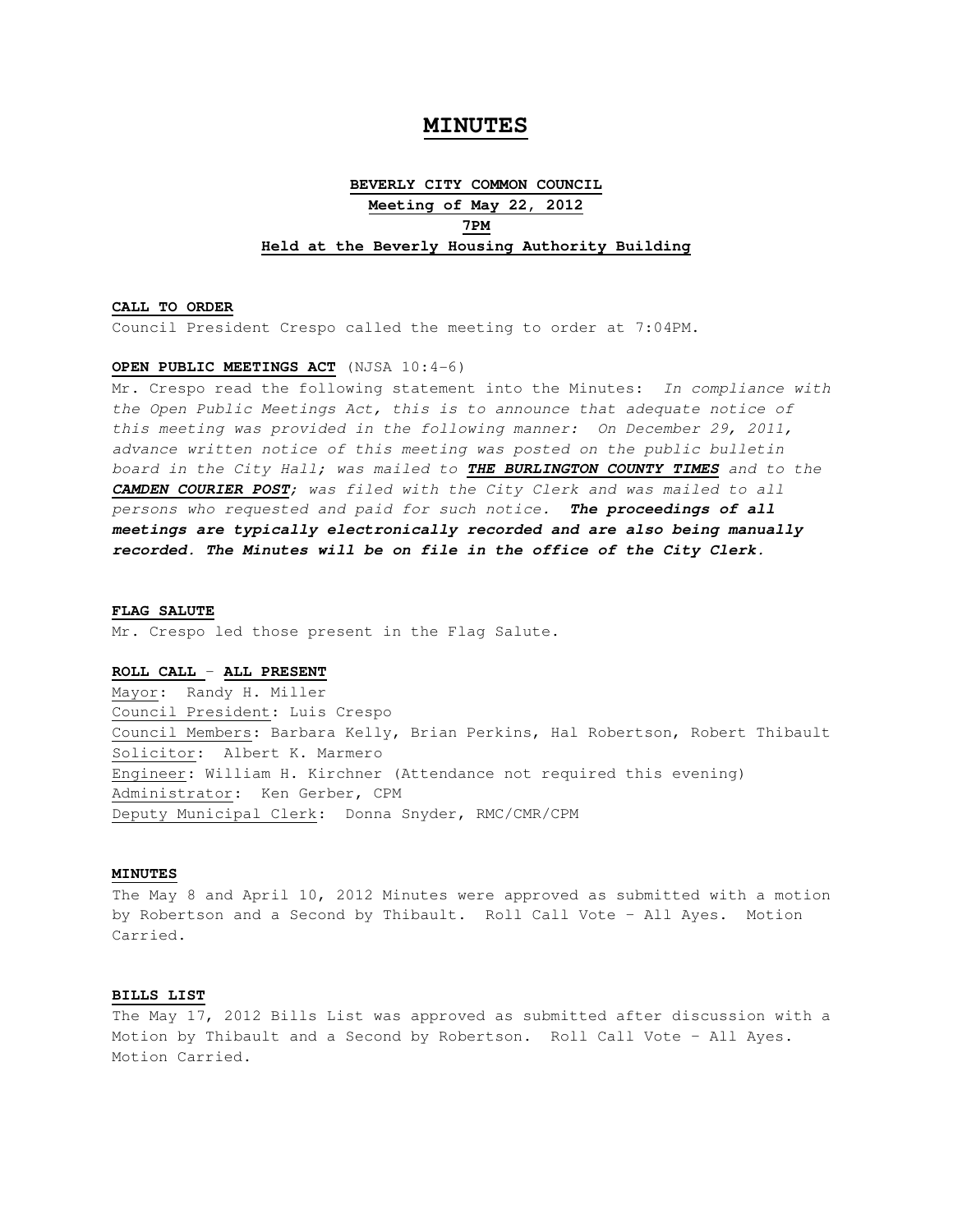# **RESOLUTIONS**

#### **RESOLUTION 2012-144**

A Resolution accepting the Report of Audits of Financial Statements For The Year Ended December 31, 2011 as submitted by Beverly City Auditors, Inverso & Stewart, LLC. Beverly City Auditor Bob Stewart was present to respond to any questions by Council. Topics reviewed included expenditures being cut to get a budget the State would accept without exceeding the Tax Levy rate the State allows; discussion regarding serious consideration for a Referendum to increase the Tax Levy CAP so that the dollars are at least there if need be; Shared Services with other towns being a positive or negative depending on how it would be set up, noting that Shared Services is best with departments that don't bring in revenue; the County would hopefully cut the Tax Rate in July. Motion to Approve by Thibault and Second by Robertson. Roll Call Vote – All Ayes. Motion Carried.

#### **RESOLUTION 2012-145 2012 BUDGET INTRODUCTION**

A Resolution of the Common Council of the City of Beverly Introducing the 2012 Municipal Budget.

 **Note:** While the Budget is referred to as a "Budget Resolution", it requires two readings, similar to an Ordinance. All Budgets must be Approved/Amended/Adopted by Resolution. Each Resolution must be passed by not less than a Majority of the Full Membership of the Governing Body.

 **Beginning the week of June 4, 2012**, a copy of the approved 2012 Budget will be available for Public inspection at the following locations:

**Beverly City Municipal Clerk's Office**

**446 Broad Street Beverly, NJ 08010 609-387-1881, X100 Tuesday thru Thursday 9AM-5PM** 

**The Beverly City Free Library**

**441 Cooper Street Beverly, NJ 08010 609-387-1259 (Call for Days and Hours of operation)** 

> **The Burlington County Library 5 Pioneer Boulevard Westampton, NJ 08060 609-267-9660**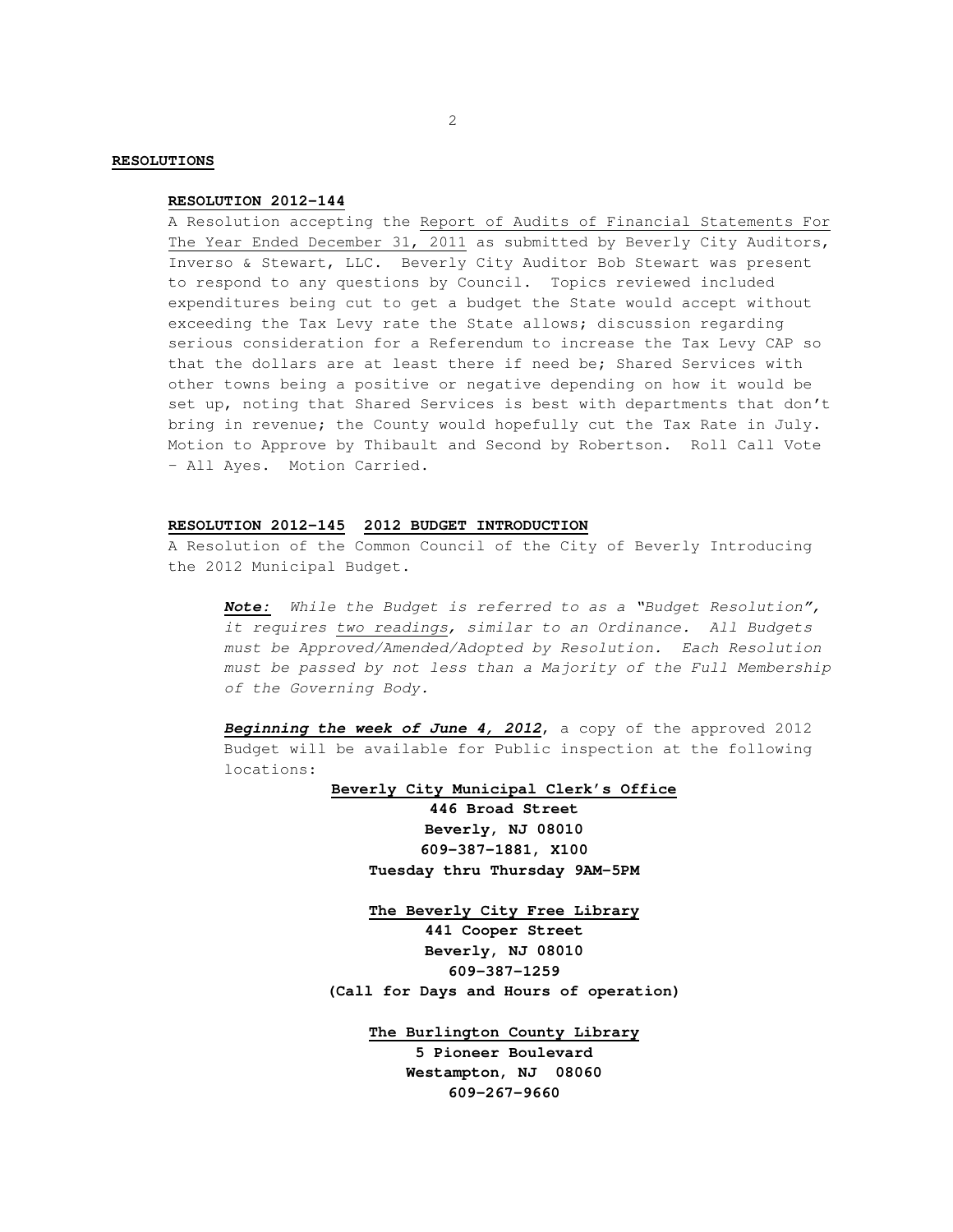# **(Call for Days and Hours of operation)**

 **Second Reading and Public Hearing** will be held at Council's Meeting to be held on **June 26, 2012** at 7PM at the Beverly Housing Authority Building, at which time all those wishing to be heard will be so heard on same. Motion to Approve by Thibault; Second by Robertson. Roll Call Vote – All Ayes. Motion Carried.

# **RESOLUTION 2012-146**

A Resolution authorizing Release of Lien (RCA-Moorestown) on the property known as 417 Broad Street, Beverly, NJ 08010. Motion to Approve by Thibault; Second by Perkins. Roll Call vote – All Ayes. Motion Carried.

# **RESOLUTION 2012-147**

A Resolution approving the re-issue of Vendor's License to Wade McDaniels, III for "Wade's Sno Cones", all applicable paperwork being reviewed and in order. Motion to Approve by Thibault; Second by Robertson. Roll Call Vote – All Ayes. Motion Carried.

# **RESOLUTION 2012-148**

A Resolution accepting Dawn Robertson Emmons' May 7, 2012 Letter of Resignation as Beverly City Chief Financial Officer effective May 31, 2012. Motion to Accept by Thibault; Second by Thibault. Roll Call Vote – All Ayes. Motion Carried.

# **RESOLUTION 2012-149**

A Resolution accepting Kathleen M. Elliott's May 4, 2012 Letter of Retirement effective May 7, 2012 as Beverly City Police Secretary/Police Matron/Substitute Crossing Guard, and approving Beverly Treasurer's payroll calculations of pro-rated monies due back to Ms. Elliott up to said retirement date. Motion to Accept by Perkins; Second by Thibault. Roll Call Vote – All Ayes. Motion Carried.

# **RESOLUTION 2012-150**

A Resolution approving Raffle Application #RA-2012-1 for Jesus the Good Shepherd/St. Joseph's Church, 805 Warren Street, Beverly, NJ 08010 for an "Off-Premise Raffle Draw" to be held October 5, 2012 at Barna Hall/St. Joseph's Church, all applicable paperwork being having been submitted, and pending approval by NJ Legalized Games of Chance Control Commission. Motion to Approve by Thibault; Second by Robertson. Roll Call Vote – All Ayes. Motion Carried.

#### **RESOLUTION 2012-151**

A Resolution acknowledging **Beverly Haaf** as the recipient of the Burlington County Historic Preservation Recognition and History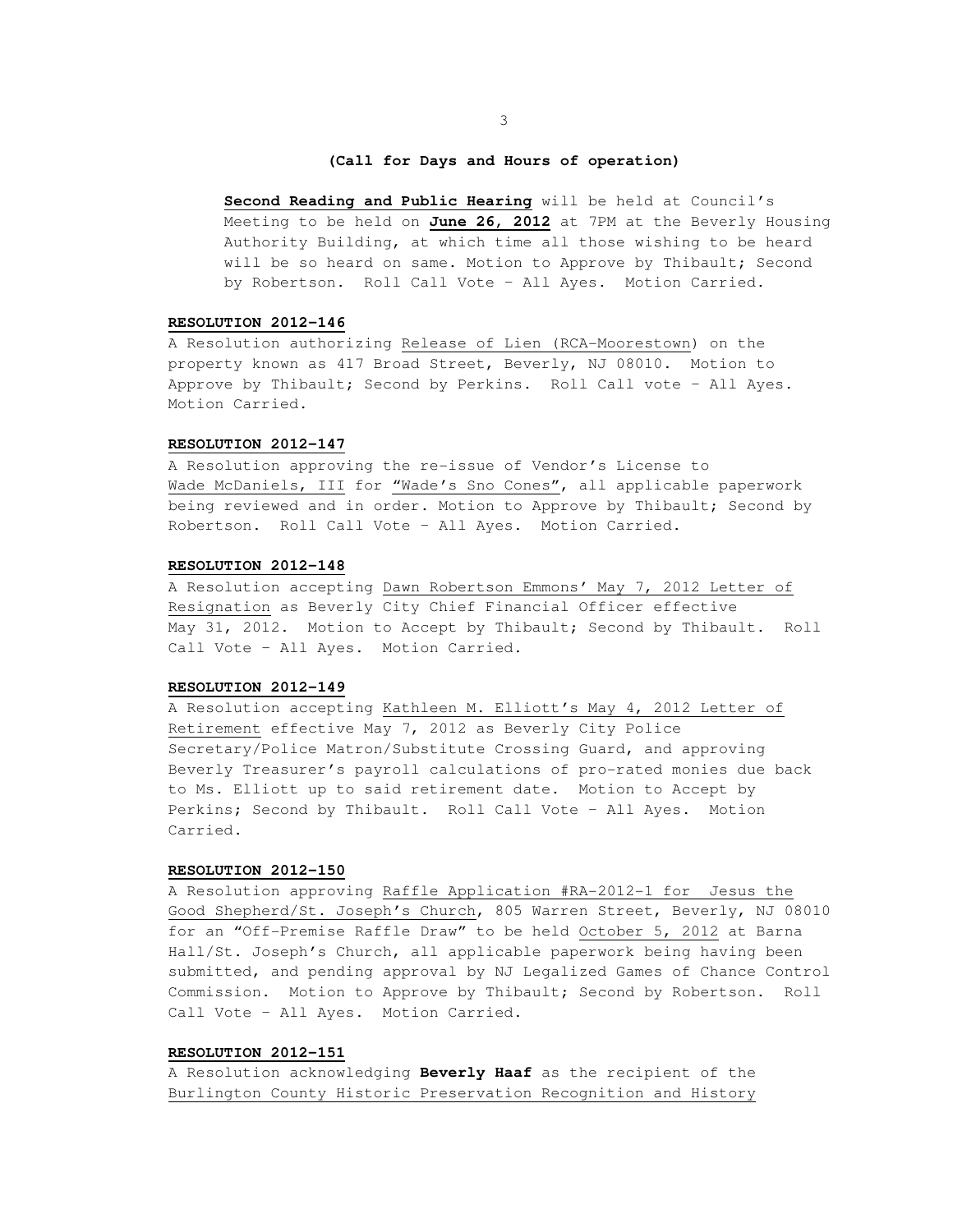Recognition Award for **The Beverly Bee**, as submitted to the County for consideration by Council Member Barbara Kelly. Motion to Approve by Thibault; Second by Robertson. Roll Call Vote - All Ayes. Motion Carried.

### **RESOLUTION 2012-152**

A Resolution approving Application for Public Assembly by Pastor Winston P. Pierre of the St. James Baptist Church for their Annual International Community Day to be held on Saturday, July 21, 2012 beginning at 3PM, pending submission of current Certificate of Liability Insurance. Motion to Approve by Thibault; Second by Robertson. Roll Call Vote – All Ayes. Motion Carried.

# **RESOLUTION 2012-153**

A Resolution approving Eileen Herbert as Beverly City Municipal Court Recorder on an as-needed basis at the CWA Union contract amount of \$54.64 per session. Motion to Approve by Thibault; Second by Kelly. Roll Call Vote – All Ayes. Motion Carried.

# **NEW BUSINESS**

 "Rice Notice" – Officer Dean Allen. This will be moved to Executive Session, with Officer Allen choosing not be to present.

**OLD BUSINESS** – N/A

# **CORRESPONDENCE**

Unless otherwise noted, Correspondence is read into the Minutes by the Mayor and filed accordingly in the Clerk's office.

 1. Beverly **City Tax Assessor Joe Robinson:** 5/8/12 Memo advising of the Beverly City Tax Appeals Schedule as Friday, July 27, 2012 at 9AM in Mt. Holly.

 2. Parker McCay: 5/18/12 Memo regarding the Beverly City Bond Anticipation Notes Financing Schedule.

 3. Senior Citizens United Community Services, Inc.: 5/7/12 Memo regarding Notice of Public Hearing on an application of funds to NJ Transit under the NJ Senior Citizens and Disabled Residents Transportation Assistance Program (SCDRTAP)as 6/11/2012 at 1PM in Lecture Hall A at the Burlington County Human Services Facility, 795 Woodlane Road in Mt. Holly.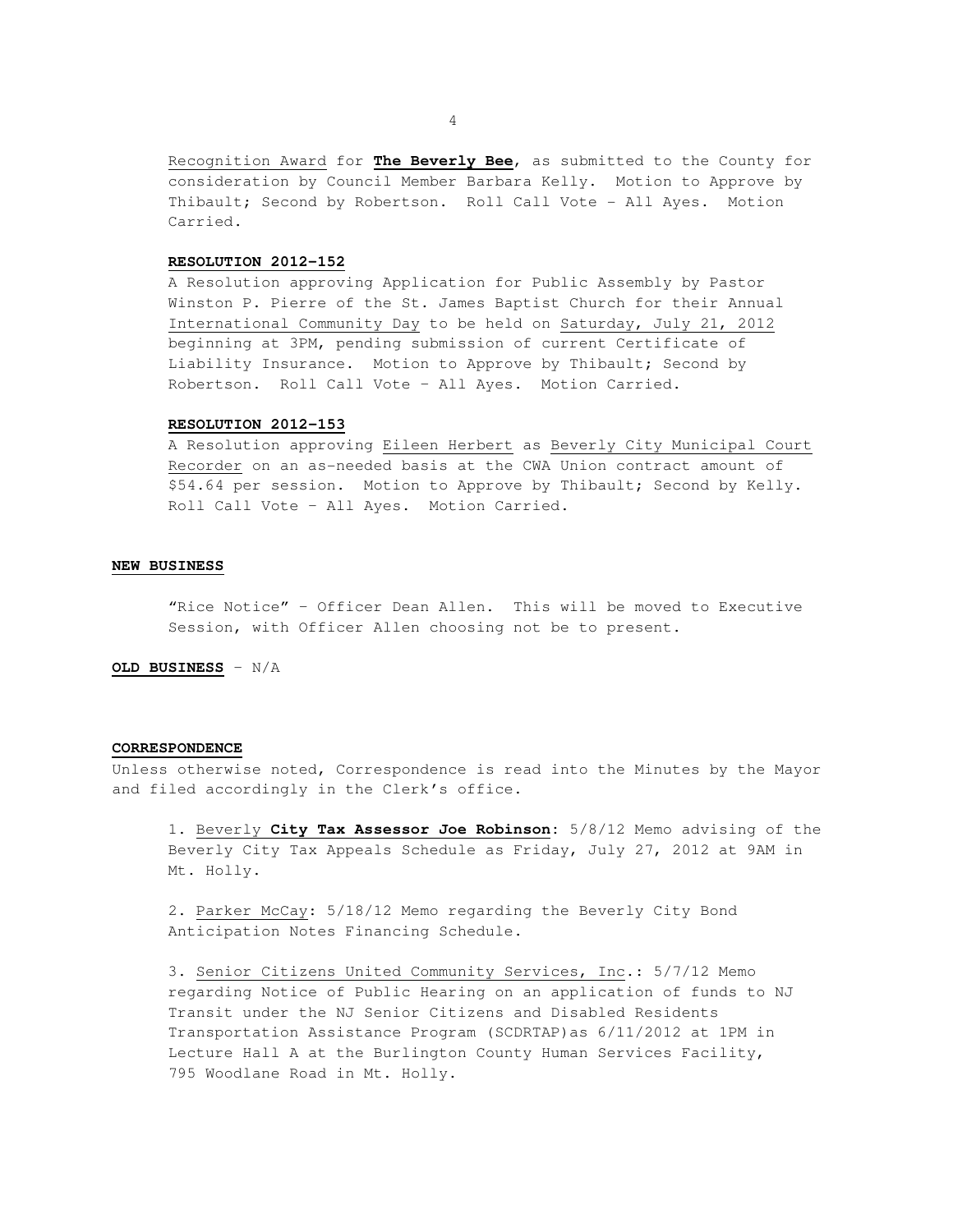4. Burlington County Health Department Inspection Reports: Beverly City Recycling Center – In Compliance. Sunny Food Mart – Satisfactory Evaluation. 200 Cooper Street – Environmental Request: Situation abated.

# **COMMENTS/REPORTS**

**MAYOR - No additional comments at this time.** 

# **ADMINISTRATOR**

 As Administrator, Mr. Gerber advised that this is the season for high grass and letters have gone out to violators. There are problematic time issues with abandoned properties and contacting mortgage companies, but progress is being made. It was suggested that Council should consider strengthening the 2007 Ordinance. Thanks were extended to Willingboro for their help with getting our Flag pole painted and removing the pine tree. Cleanup is continuing behind the Municipal Building and paving/patch work will be taking place, and we are down to the very end of the punch list for the ADA project. Officers are now working out of the newly renovated Police Department downstairs. An Auction list is being put together. A Safety Meeting was had this week with two specific issues being reviewed and clarified to the departments involved.

**SOLICITOR – Comments reserved for Executive Session.** 

**ENGINEER – Attendance not required at this meeting.** 

### **COUNCIL MEMBERS**

**Mr. Thibault** advised that Al Desjardins/Emergency Management was contacted re the Dow Chemical fire and odors that were prevalent. If there happen to be any health issues, there are contact numbers available. Additionally, Bob Gogats is retiring from the County Board of Health on June 1 after many years of service to all Burlington County communities. Mr. Thibault stated that there are Feral Cat Posters available for placement should the need arise. He also advised that he attended the Fire Commissioner's meeting on May 21 and that all was extremely friendly and cordial. There was good dialogue, and that the EMS/Fire/Emergency Squads are all professional and in good operation. The meeting was quick, thorough, and efficient. Discussion was had relative to the designation of the lane know as "Riverbank" – is it officially a "private" road? The Commissioners would like a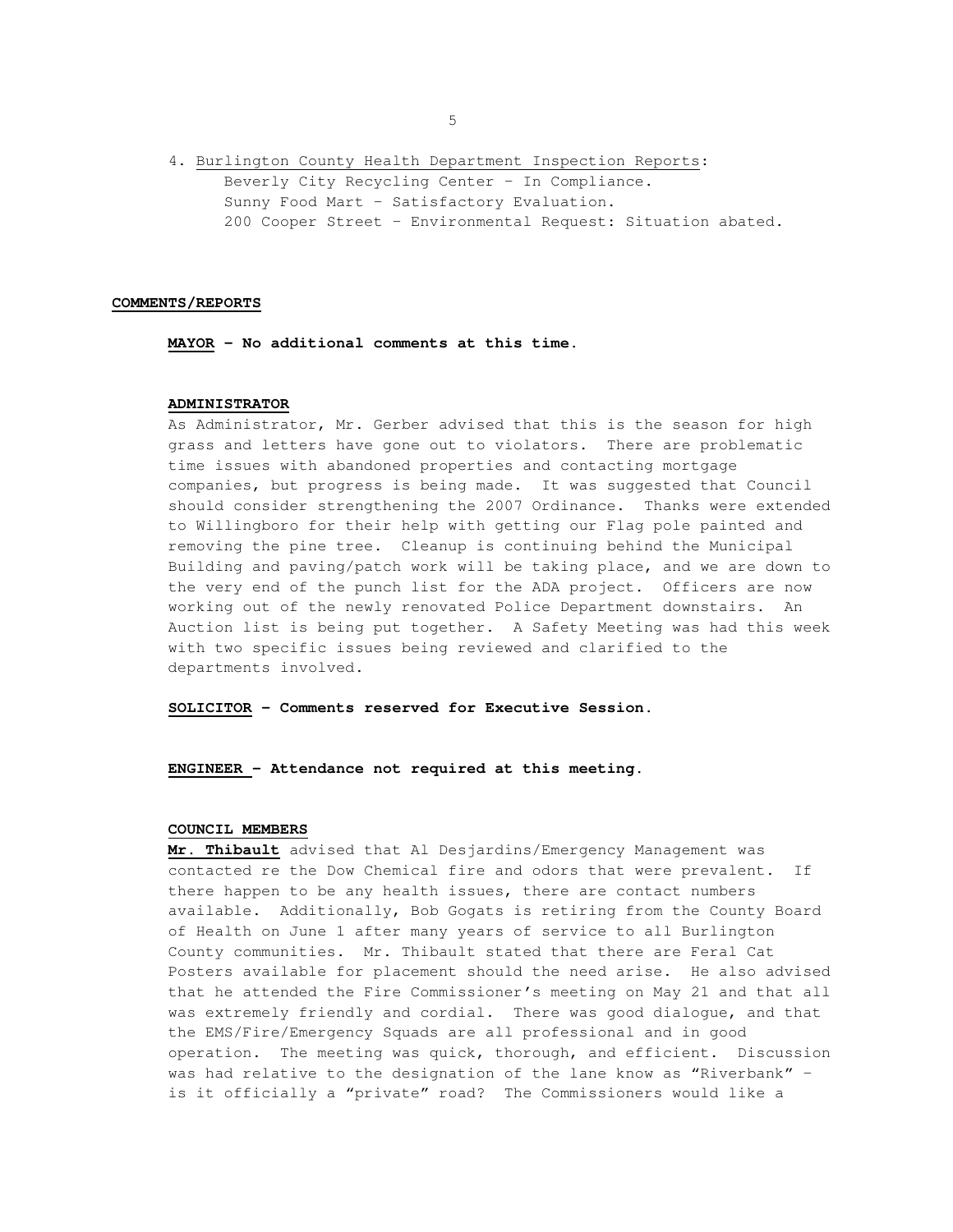letter from the Council that the lane is officially "private". Access to the road is the issue – the fire trucks can't get on there and make a turn. The Administrator advised that there could be insurance issues involved with Residents re upkeep. Mayor Miller suggested a meeting with Residents to explain.

**Mr. Robertson** advised that relative to Recodification, information and a quote has been received from one of the companies and we are waiting on the second to respond. He discussed the Paper Cart Program (County Recycling) and advised that we are short financially to become involved now. In 2014 the County will be going "Single Stream". Numbers were reviewed for same. All updates will be forthcoming.

**Ms. Kelly** thanked everyone for their participation the City-Wide Yard Sale, and said that we should be having another one in the fall. She reminded everyone about Dunks Ferry on Sunday, and the Memorial Day Parade on Monday.

**CLERK – No additional comments at this time.** 

#### **PUBLIC COMMENT**

This portion of the meeting provides the public with an opportunity to ask questions of City Council concerning the City, or to address questions to the Administrator/Director of Public Safety. **Please state your name and address for the record.** 

Public Comment was had by Residents Barbara and Andrew Russell, Dale Thompson, Jeffrey Iaia, Tiffany(Delacove Homes), Amy Bent, Ron Murphy, Scott Williams, Mary Ellen Knudson, Bob Lowden, and Ryan Atkinson. Topics covered were: speeding issues; Proper Signage; Recycling Bucket Program/Clean Communities; Skunk removal; Grant Applications; Relocation options for the Broad Street Basketball Courts; Other town's kids coming to the River in Beverly to fight/Group-Gang fighting/Gardens trashed/Cars Dented and other night-time rowdiness; Slowness of Police to respond to such incidents; Posting of appropriate Ordinances around town to warn about penalties relative to gang and fighting and property destruction incidents; Gang activity relative to the River Line; Neighborhood Watch re-establishment; Website status; Any updates on Dredging; Several days of chemical odors from Dow Chemical which the County BOH stated as a "temporary irritant with no safety hazard to NJ residents; Discussion re redevelopment and foreclosures in town due to abandonment; City-wide Yard Sale advertising issues and the need to draw people in from outside the City; the City's 2011 Pay to Play Ordinance taken from the DCA entire model; No tax breaks given to RCAs.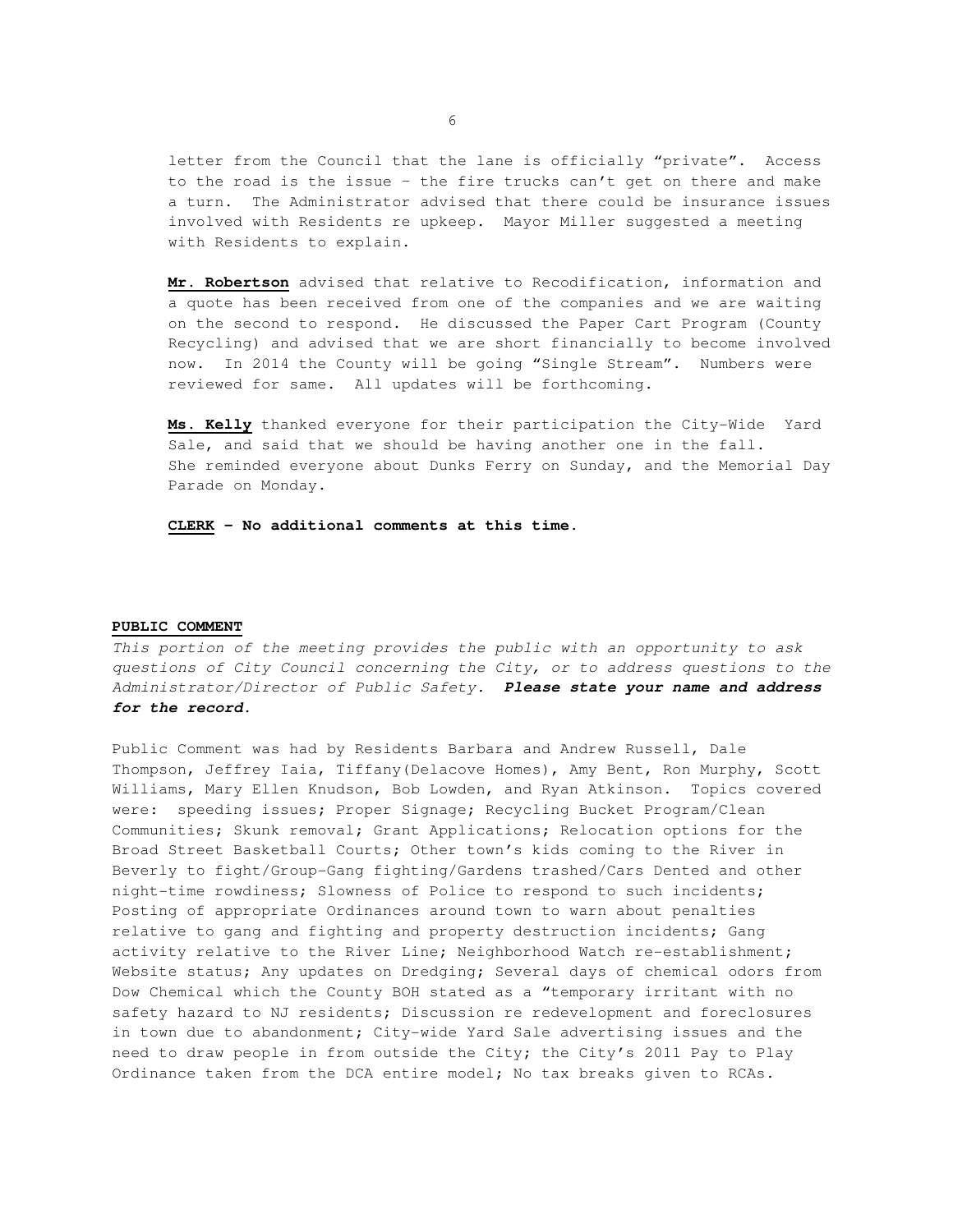There being no further issues to discuss, Motion to close Public Session and move to Executive session at 9:05PM by Thibault; Second by Robertson. All in Favor. Motion Carried.

# **EXECUTIVE SESSION**

#### **Resolution 2012-154:**

A Resolution of the Common Council of the City of Beverly to hold Executive Session in accordance with the Open Public Meetings Act, P.L. 1975, Chapter 231, permitting the exclusion of the Public from a meeting in certain circumstances which the Governing Body deem now exist: Discussion to be had on Personnel, Litigation, and Contractual matters.

# **ACTION TAKEN AFTER EXECUTIVE:** \_\_\_X\_\_YES \_\_\_\_\_\_NO

#### **RESOLUTION 2012-155**

 A Resolution memorializing contract and fee schedule as attached to **Parker McCay** for Bond Attorney services. Motion to Approve by Thibault; Second by Kelly. Roll Call Vote – All Ayes. Motion Carried.

# **RESOLUTION 2012-156**

 A Resolution approving, upon the recommendation of the Beverly City Director of Public Safety, the **Title with Assignment of "Detective" to Officer Dean Allen** effective immediately, with no change in salary structure, and in accord with the current Police Contract with the City of Beverly. Motion to Approve by Thibault; Second by Kelly. Roll Call Vote – All Ayes. Motion Carried.

# **ADJOURNMENT**

There being no further business, Motion to Adjourn at 9:40PM was made by Robertson; Second by Kelly. All in Favor. Motion Carried.

\_\_\_\_\_\_\_\_\_\_\_\_\_\_\_\_\_\_\_\_\_\_\_\_\_\_\_\_\_\_\_\_\_\_ \_\_\_\_\_\_\_\_\_\_\_\_\_\_\_\_\_\_\_\_\_\_\_

 $\overline{\phantom{a}}$  , and the contribution of the contribution of the contribution of the contribution of the contribution of the contribution of the contribution of the contribution of the contribution of the contribution of the

Respectfully submitted,

Donna Snyder, RMC/CMR/CPM Date

# **APPROVED:**

Randy H. Miller, Mayor Date